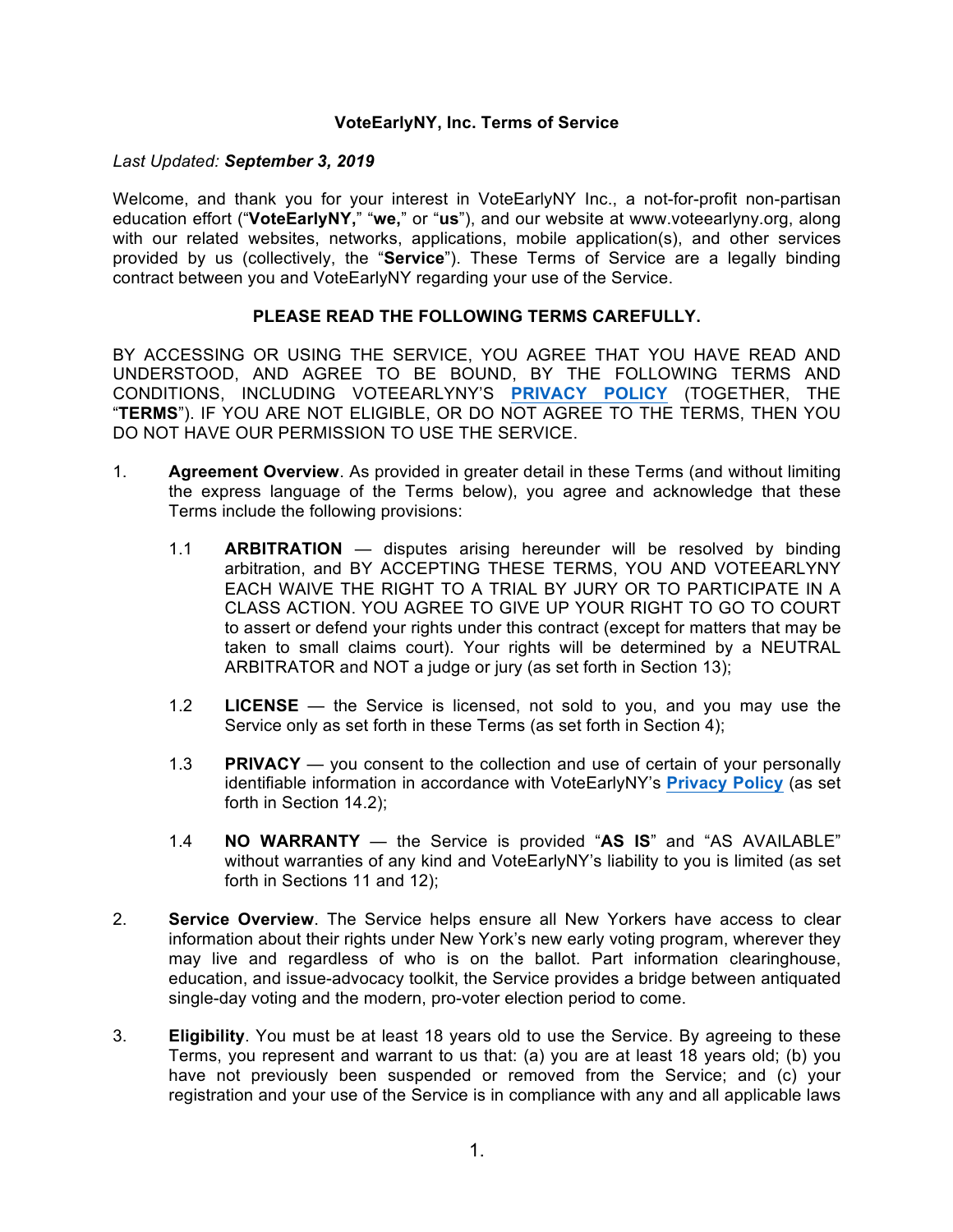and regulations. If you are an entity, organization, or company, the individual accepting these Terms on your behalf represents and warrants that they have authority to bind you to these Terms and you agree to be bound by these Terms.

### 4. **Licenses**

- <span id="page-1-0"></span>4.1 **Limited License**. Subject to your complete and ongoing compliance with all the Terms, VoteEarlyNY grants you permission to access and use the Service for your personal use.
- 4.2 **License Restrictions**. Except and solely to the extent such a restriction is impermissible under applicable law, you may not: (a) reproduce, distribute, publicly display, or publicly perform the Service; (b) make modifications to the Service; or (c) interfere with or circumvent any feature of the Service, including any security or access control mechanism. If you are prohibited under applicable law from using the Service, you may not use it.
- <span id="page-1-2"></span>4.3 **Feedback**. If you choose to provide input and suggestions regarding problems with or proposed modifications or improvements to the Service ("**Feedback**"), then you grant VoteEarlyNY an unrestricted, perpetual, irrevocable, nonexclusive, fully-paid, royalty-free right to exploit the Feedback in any manner and for any purpose, including to improve the Service and create other products and services.
- <span id="page-1-1"></span>5. **Ownership; Proprietary Rights**. The Service is owned and operated by VoteEarlyNY. The visual interfaces, graphics, design, compilation, information, data, computer code (including source code or object code), products, software, services, and all other elements of the Service ("**Materials**") provided by VoteEarlyNY are protected by intellectual property and other laws. All Materials included in the Service are the property of VoteEarlyNY or our third-party licensors. Except as expressly authorized by VoteEarlyNY or as permitted by the intended functionality of the service, you may not make use of the Materials. VoteEarlyNY reserves all rights to the Materials not granted expressly in these Terms.

# 6. **Third-Party Terms**

- 6.1 **Carrier Service**. Your access to use the Service may be subject to separate third party terms of service and fees, including your mobile network operator's terms of service and fees, including fees charged for data usage and overage, which are your sole responsibility.
- 6.2 **Third Party Services and Linked Websites**. VoteEarlyNY may provide tools through the Service that enable you to export information to third party services including through our implementation of third party buttons (such as "like" or "share" buttons). By using one of these tools, you agree that we may transfer that information to the applicable third-party service. Third party services are not under our control, and we are not responsible for any third party service's use of your exported information. The Service may also contain links to third-party websites. Linked websites are not under our control, and we are not responsible for their content.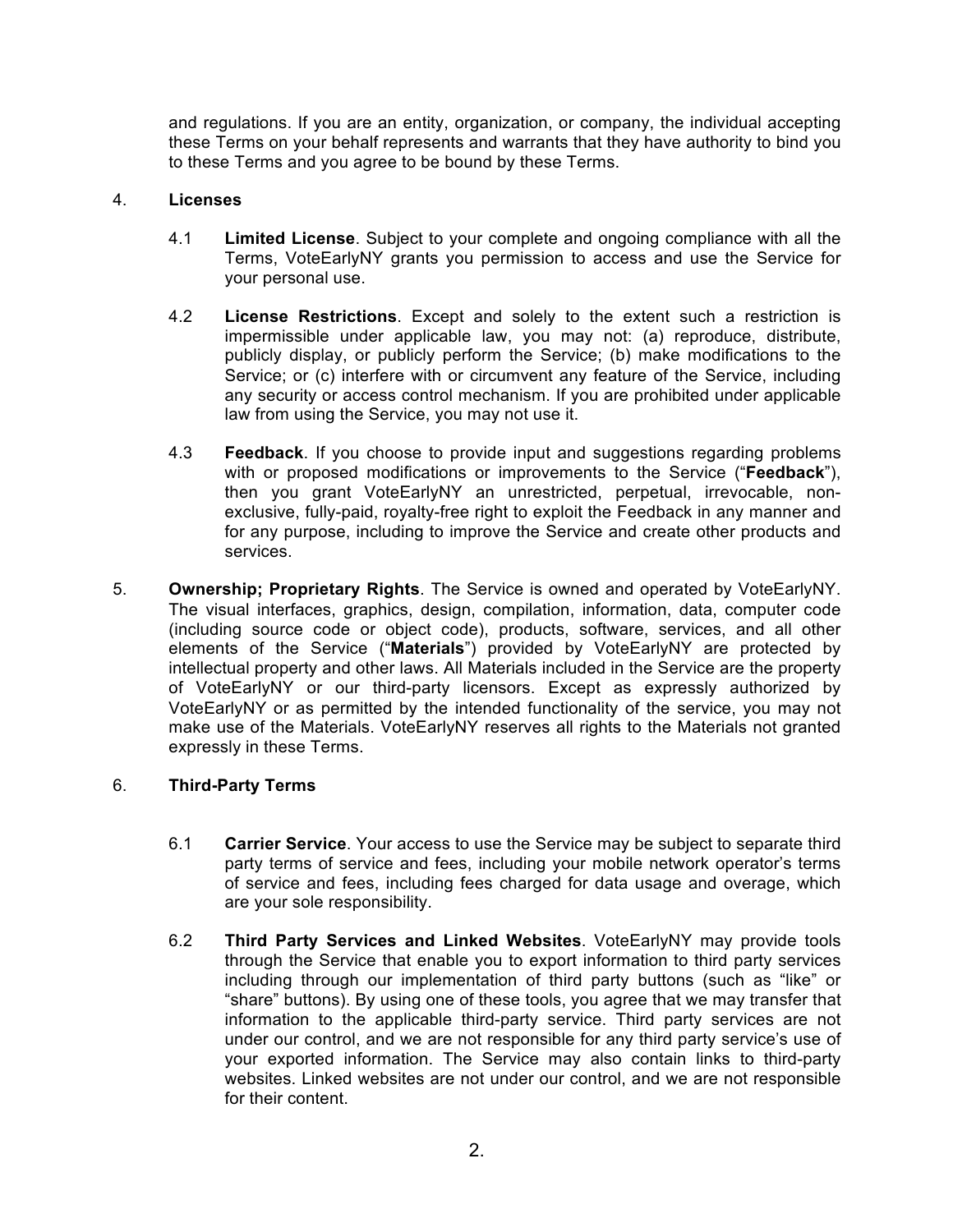6.3 **Open Source Software**. The Service may include or incorporate third party software components that are generally available free of charge under licenses granting recipients broad rights to copy, modify, and distribute such components ("**Open Source Components**"). Although the Service is provided to you subject to these Terms, nothing in these Terms prevents, restricts, or is intended to prevent or restrict you from obtaining such Open Source Components under the applicable third-party licenses or to limit your use of such Open Source Components thereunder.

# <span id="page-2-0"></span>7. **Prohibited Conduct**. YOU MAY NOT:

- a. use the Service for any illegal purpose or in violation of any local, state, national, or international law;
- b. violate, or encourage others to violate, any right of a third party, including by infringing or misappropriating any third party intellectual property right;
- c. interfere with security-related features of the Service, including by: (i) disabling or circumventing features that prevent or limit use or copying of any content; or (ii) reverse engineering or otherwise attempting to discover the source code of any portion of the Service except to the extent that the activity is expressly permitted by applicable law;
- d. interfere with the operation of the Service or any user's enjoyment of the Service, including by: (i) uploading or otherwise disseminating any virus, adware, spyware, worm, or other malicious code; (ii) making any unsolicited offer or advertisement to another user of the Service; (iii) collecting personal information about another user or third party without consent; or (iv) interfering with or disrupting any network, equipment, or server connected to or used to provide the Service;
- e. perform any fraudulent activity including impersonating any person or entity, or claiming a false affiliation;
- f. sell or otherwise transfer the access granted under these Terms or any Materials (as defined in Section [5](#page-1-1)) or any right or ability to view, access, or use any Materials; or
- g. attempt to do any of the acts described in this Section [7](#page-2-0) or assist or permit any person in engaging in any of the acts described in this Section [7](#page-2-0).
- <span id="page-2-1"></span>8. **Modification of these Terms**. We reserve the right, at our discretion, to change these Terms on a going-forward basis at any time, effective as of the time of publication. Please check these Terms periodically for changes. If a change to these Terms materially modifies your rights or obligations, you may be required to accept the modified Terms in order to continue to use the Service. Except as expressly permitted in this Section [8](#page-2-1), these Terms may be amended only by a written agreement signed by authorized representatives of the parties to these Terms. Disputes arising under these Terms will be resolved in accordance with the version of these Terms that was in effect at the time the dispute arose.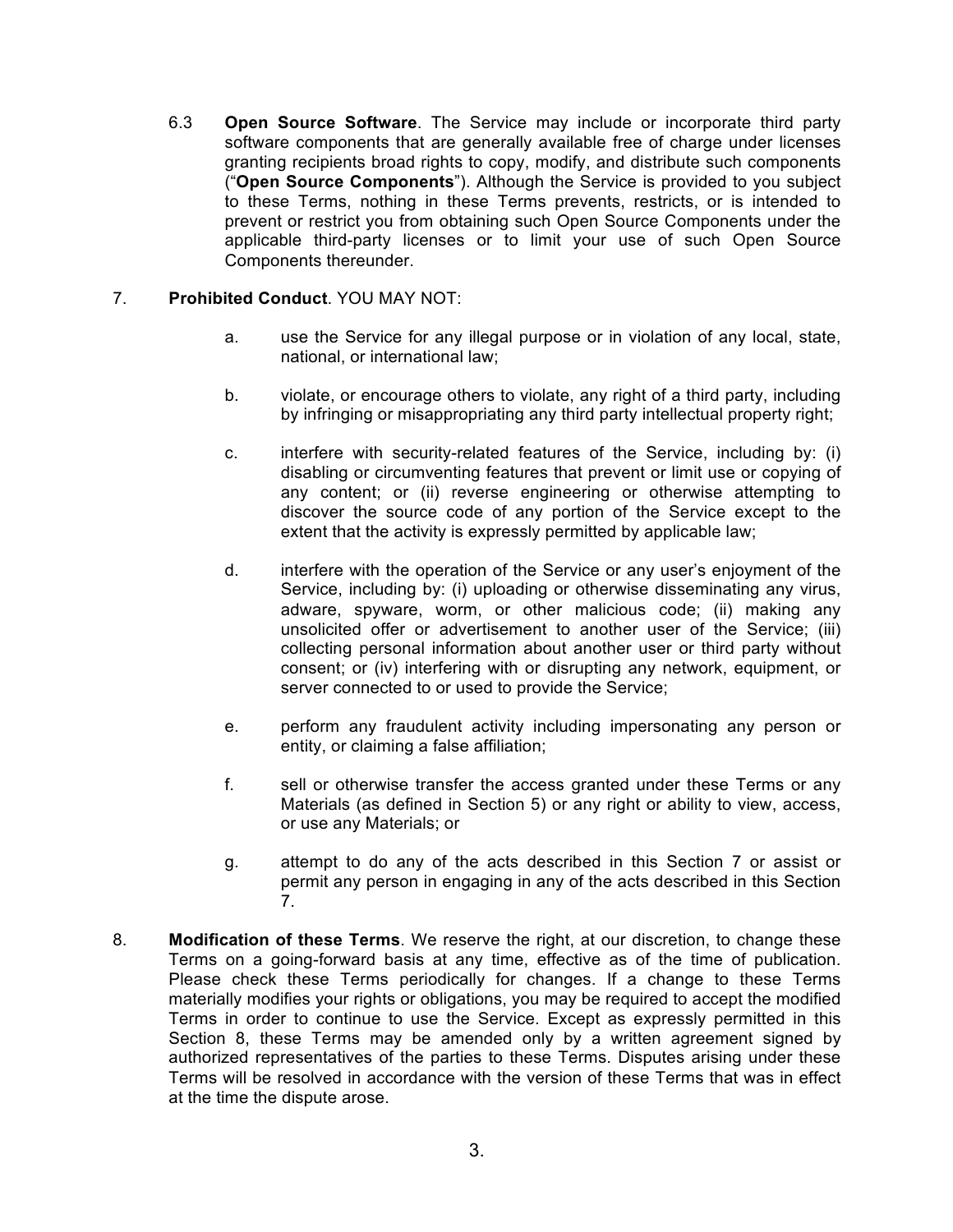### 9. **Term, Termination and Modification of the Service**

- 9.1 **Term**. These Terms are effective beginning when you accept the Terms or access or use the Service, and ending when terminated as set for in Section [9.2](#page-3-1).
- <span id="page-3-1"></span>9.2 **Termination**. If you violate any provision of these Terms, these Terms automatically terminate. In addition, VoteEarlyNY may, at its sole discretion, terminate these Terms, or suspend or terminate your access to the Service at any time for any reason or no reason, with or without notice.
- <span id="page-3-2"></span>9.3 **Effect of Termination**. Upon termination of these Terms: (i) your license rights will terminate and you must immediately cease all use of the Service; and (ii) and Sections [4.3](#page-1-2), [5](#page-1-1), [9.3](#page-3-2), [10,](#page-3-3) [11](#page-3-0), [12](#page-4-0), [13](#page-5-0) and [14](#page-6-0) will survive.
- 9.4 **Modification of the Service**. VoteEarlyNY reserves the right to modify or discontinue the Service at any time (including by limiting or discontinuing certain features of the Service), temporarily or permanently, without notice to you. We will have no liability whatsoever on account of any change to the Service or any suspension or termination of your access to or use of the Service.
- <span id="page-3-3"></span>10. **Indemnity**. You are responsible for your use of the Service, and, to the fullest extent permitted by law, you will defend and indemnify VoteEarlyNY and its officers, directors, employees, consultants, affiliates, subsidiaries and agents (together, the "**VoteEarlyNY Entities**") from and against every claim, liability, damage, loss, and expense, including reasonable attorneys' fees and costs ("**Claims**") brought by a third party arising out of or connected with: (a) your use of, or misuse of, the Service not in compliance with these Terms; (b) your violation of any portion of these Terms, any representation, warranty, or agreement referenced in these Terms, or any applicable law or regulation; (c) your violation of any third-party right, including any intellectual property right or publicity, confidentiality, other property, or privacy right; or (d) any dispute or issue between you and any third party. We reserve the right, at our own expense, to assume the exclusive defense and control of any matter otherwise subject to indemnification by you (without limiting your indemnification obligations with respect to that matter), and in that case, you agree to cooperate with our defense of those Claims.

# 11. **Disclaimers; No Warranties**

<span id="page-3-0"></span>To present the information included in the Service, VoteEarlyNY relies on publicly available information from New York State and County election authorities, applicable laws and regulations. VoteEarlyNY uses best efforts to ensure all information presented is accurate, timely, and clear. However, errors or omissions are possible and local authorities make changes from time to time without notifying VoteEarlyNY. Please report election-related information errors, omissions, suggestions, or changes to **[tips@VoteEarlyNY.org](mailto:tips@VoteEarlyNY.org)** for prompt resolution.

TO THE FULLEST EXTENT PERMITTED BY LAW, THE SERVICE AND ALL MATERIALS AND CONTENT AVAILABLE THROUGH THE SERVICE ARE PROVIDED "AS IS" AND ON AN "AS AVAILABLE" BASIS. TO THE FULLEST EXTENT PERMITTED BY LAW, VOTEEARLYNY DISCLAIMS ALL WARRANTIES OF ANY KIND, WHETHER EXPRESS OR IMPLIED, RELATING TO THE SERVICE AND ALL MATERIALS AND CONTENT AVAILABLE THROUGH THE SERVICE, INCLUDING: (A)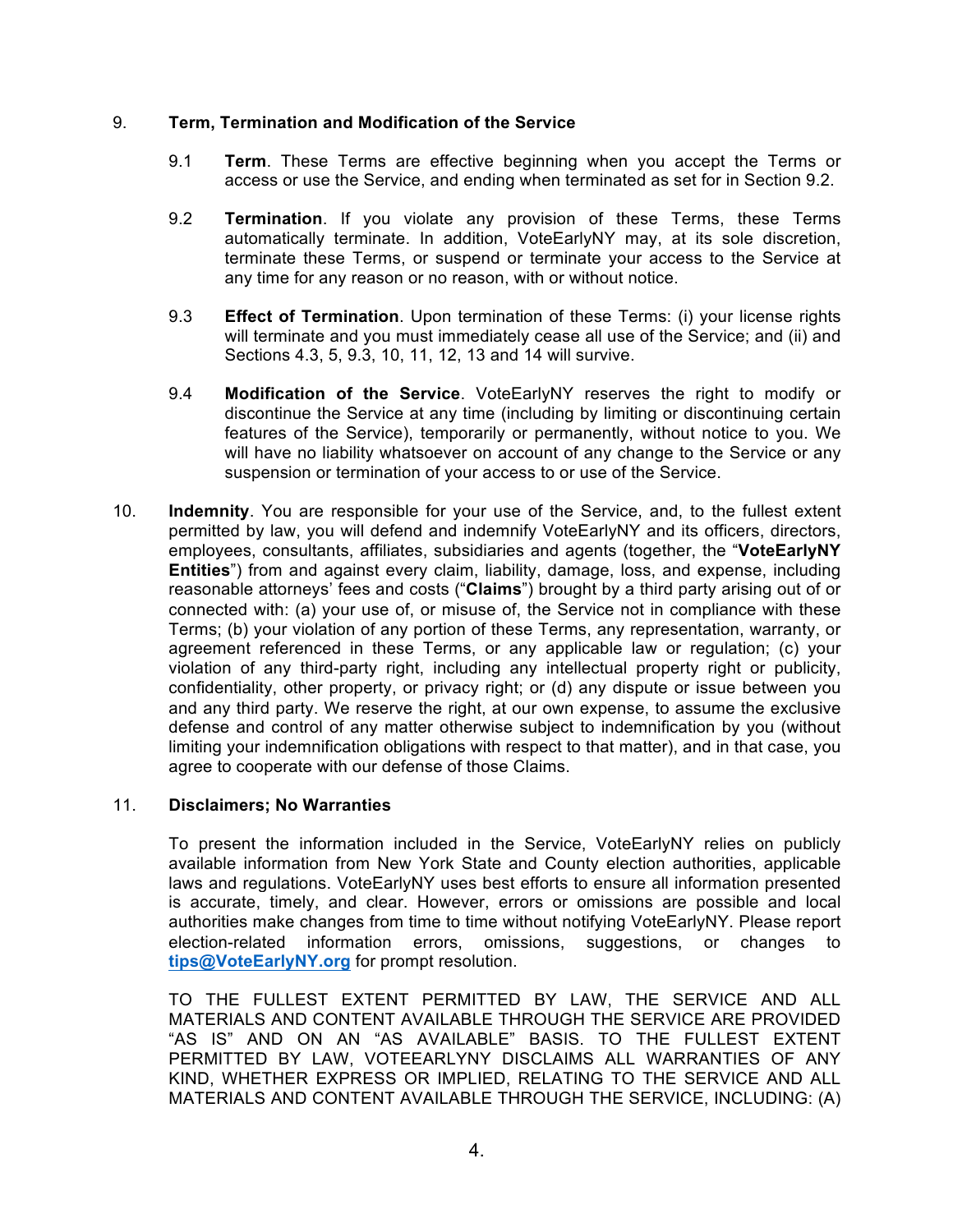ANY IMPLIED WARRANTY OF MERCHANTABILITY, FITNESS FOR A PARTICULAR PURPOSE, TITLE, QUIET ENJOYMENT, OR NON-INFRINGEMENT; AND (B) ANY WARRANTY ARISING OUT OF COURSE OF DEALING, USAGE, OR TRADE. TO THE FULLEST EXTENT PERMITTED BY LAW, VOTEEARLYNY DOES NOT WARRANT THAT THE SERVICE OR ANY PORTION OF OR THE SERVICE, OR ANY MATERIALS OR CONTENT OFFERED THROUGH THE SERVICE, WILL BE UNINTERRUPTED, SECURE, OR FREE OF ERRORS, VIRUSES, OR OTHER HARMFUL COMPONENTS, AND DO NOT WARRANT THAT ANY OF THOSE ISSUES WILL BE CORRECTED.

NO ADVICE OR INFORMATION, WHETHER ORAL OR WRITTEN, OBTAINED BY YOU FROM THE SERVICE OR VOTEEARLYNY ENTITIES OR ANY MATERIALS OR CONTENT AVAILABLE THROUGH THE SERVICE WILL CREATE ANY WARRANTY REGARDING ANY OF THE VOTEEARLYNY ENTITIES OR THE SERVICE THAT IS NOT EXPRESSLY STATED IN THESE TERMS. TO THE FULLEST EXTENT PERMITTED BY LAW, WE ARE NOT RESPONSIBLE FOR ANY DAMAGE THAT MAY RESULT FROM YOUR USE OF OR ACCESS TO THE SERVICE AND YOUR DEALING WITH ANY OTHER SERVICE USER. YOU UNDERSTAND AND AGREE THAT YOU USE THE SERVICE, AND ACCESS, DOWNLOAD, OR OTHERWISE OBTAIN MATERIALS OR CONTENT THROUGH THE SERVICE AND ANY ASSOCIATED SITES OR SERVICES, AT YOUR OWN DISCRETION AND RISK, AND THAT, TO THE FULLEST EXTENT PERMITTED BY LAW, WE ARE NOT RESPONSIBLE FOR ANY DAMAGE TO YOUR PROPERTY (INCLUDING YOUR COMPUTER SYSTEM OR MOBILE DEVICE(S) USED IN CONNECTION WITH THE SERVICE), OR THE LOSS OF DATA THAT RESULTS FROM THE USE OF THE SERVICE OR THE DOWNLOAD OR USE OF THE MATERIALS OR CONTENT.

#### 12. **Limitation of Liability**

<span id="page-4-0"></span>TO THE FULLEST EXTENT PERMITTED BY LAW, IN NO EVENT WILL THE VOTEEARLYNY ENTITIES BE LIABLE TO YOU FOR ANY INDIRECT, INCIDENTAL, SPECIAL, CONSEQUENTIAL OR PUNITIVE DAMAGES (INCLUDING DAMAGES FOR LOSS OF PROFITS, GOODWILL, OR ANY OTHER INTANGIBLE LOSS) ARISING OUT OF OR RELATING TO YOUR ACCESS TO OR USE OF, OR YOUR INABILITY TO ACCESS OR USE, THE SERVICE OR ANY MATERIALS OR CONTENT ON THE SERVICE, WHETHER BASED ON WARRANTY, CONTRACT, TORT (INCLUDING NEGLIGENCE), STATUTE, OR ANY OTHER LEGAL THEORY, AND WHETHER OR NOT ANY VOTEEARLYNY ENTITY HAS BEEN INFORMED OF THE POSSIBILITY OF DAMAGE.

EXCEPT AS PROVIDED IN SECTION [13.4](#page-5-1)(iii) AND TO THE FULLEST EXTENT PERMITTED BY LAW, THE AGGREGATE LIABILITY OF THE VOTEEARLYNY ENTITIES TO YOU FOR ALL CLAIMS ARISING OUT OF OR RELATING TO THE USE OF OR ANY INABILITY TO USE ANY PORTION OF THE SERVICE OR OTHERWISE UNDER THESE TERMS, WHETHER IN CONTRACT, TORT, OR OTHERWISE, IS LIMITED TO \$100.

EACH PROVISION OF THESE TERMS THAT PROVIDES FOR A LIMITATION OF LIABILITY, DISCLAIMER OF WARRANTIES, OR EXCLUSION OF DAMAGES IS INTENDED TO AND DOES ALLOCATE THE RISKS BETWEEN THE PARTIES UNDER THESE TERMS. THIS ALLOCATION IS AN ESSENTIAL ELEMENT OF THE BASIS OF THE BARGAIN BETWEEN THE PARTIES. EACH OF THESE PROVISIONS IS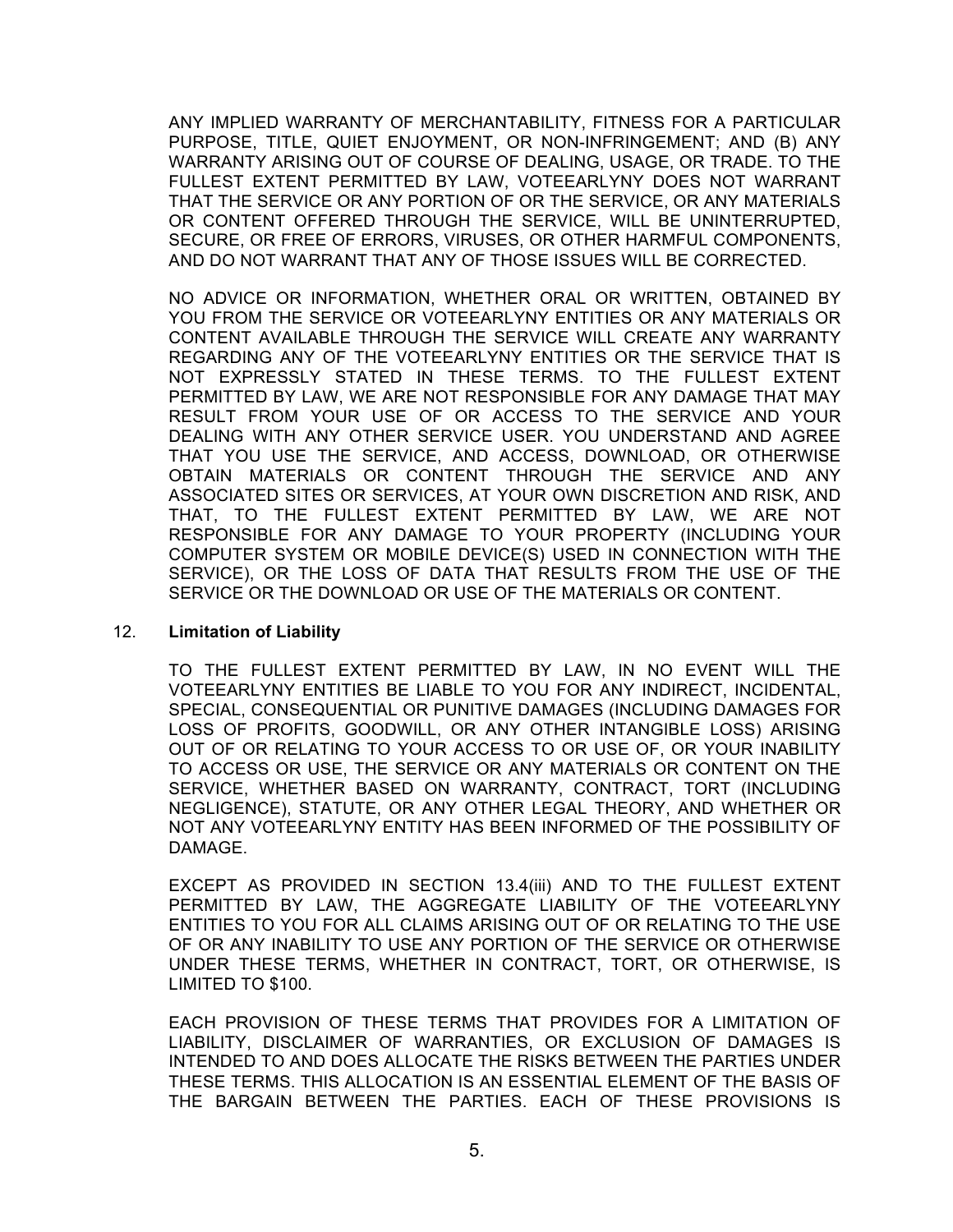SEVERABLE AND INDEPENDENT OF ALL OTHER PROVISIONS OF THESE TERMS. THE LIMITATIONS IN THIS SECTION [12](#page-4-0) WILL APPLY EVEN IF ANY LIMITED REMEDY FAILS OF ITS ESSENTIAL PURPOSE.

### 13. **Dispute Resolution and Arbitration**

- <span id="page-5-2"></span><span id="page-5-0"></span>13.1 **Generally**. In the interest of resolving disputes between you and VoteEarlyNY in the most expedient and cost effective manner, you and VoteEarlyNY agree that every dispute arising in connection with these Terms will be resolved by binding arbitration. Arbitration is less formal than a lawsuit in court. Arbitration uses a neutral arbitrator instead of a judge or jury, may allow for more limited discovery than in court, and can be subject to very limited review by courts. Arbitrators can award the same damages and relief that a court can award. This agreement to arbitrate disputes includes all claims arising out of or relating to any aspect of these Terms, whether based in contract, tort, statute, fraud, misrepresentation, or any other legal theory, and regardless of whether a claim arises during or after the termination of these Terms. YOU UNDERSTAND AND AGREE THAT, BY ENTERING INTO THESE TERMS, YOU AND VOTEEARLYNY ARE EACH WAIVING THE RIGHT TO A TRIAL BY JURY OR TO PARTICIPATE IN A CLASS ACTION, AND THAT THIS AGREEMENT WILL BE SUBJECT TO AND GOVERNED BY THE FEDERAL ARBITRATION ACT.
- 13.2 **Exceptions**. Despite the provisions of Section [13.1](#page-5-2), nothing in these Terms will be deemed to waive, preclude, or otherwise limit the right of either party to: (a) bring an individual action in small claims court; (b) pursue an enforcement action through the applicable federal, state, or local agency if that action is available; (c) seek injunctive relief in aid of arbitration from a court of competent jurisdiction; or (d) to file suit in a court of law to address an intellectual property infringement claim.
- 13.3 **Arbitrator**. Any arbitration between you and VoteEarlyNY will be settled under the Federal Arbitration Act, and governed by the Commercial Dispute Resolution Procedures and the Supplementary Procedures for Consumer Related Disputes (collectively, "**AAA Rules**") of the American Arbitration Association ("**AAA**"), as modified by these Terms, and will be administered by the AAA. The AAA Rules and filing forms are available online at www.adr.org, by calling the AAA at 1-800- 778-7879, or by contacting VoteEarlyNY. The arbitrator has exclusive authority to resolve any dispute relating to the interpretation, applicability, or enforceability of this binding arbitration agreement.
- <span id="page-5-1"></span>13.4 **Notice; Process**. A party who intends to seek arbitration must first send a written notice of the dispute to the other party by certified U.S. Mail or electronic mail ("**Notice**"). VoteEarlyNY's address for Notice is: **VoteEarlyNY, 205 East 42nd Street, Floor 20, New York, NY 10017** or **[info@VoteEarlyNY.org](mailto:info@VoteEarlyNY.org)** The Notice must: (a) describe the nature and basis of the claim or dispute; and (b) set forth the specific relief sought ("**Demand**"). The parties will make good faith efforts to resolve the claim directly, but if the parties do not reach an agreement to do so within 30 days after the Notice is received, you or VoteEarlyNY may commence an arbitration proceeding. During the arbitration, the amount of any settlement offer made by you or VoteEarlyNY must not be disclosed to the arbitrator until after the arbitrator makes a final decision and award, if any. If the dispute is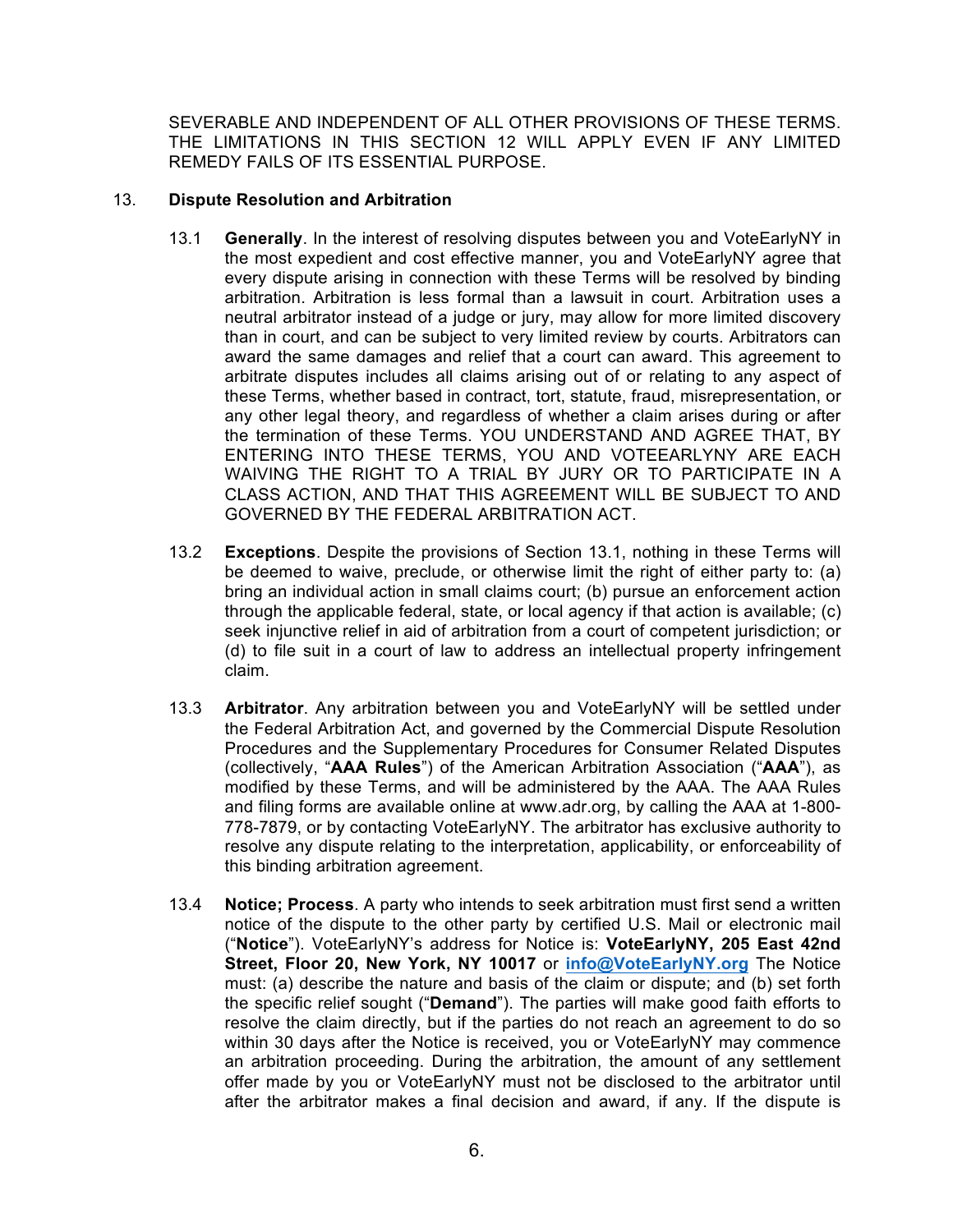finally resolved through arbitration in your favor, VoteEarlyNY will pay you the highest of the following: (i) the amount awarded by the arbitrator, if any; (ii) the last written settlement amount offered by VoteEarlyNY in settlement of the dispute prior to the arbitrator's award; or (iii) \$10,000.

- 13.5 **Fees**. If you commence arbitration in accordance with these Terms, VoteEarlyNY will reimburse you for your payment of the filing fee, unless your claim is for more than \$10,000 or as set forth below, in which case the payment of any fees will be decided by the AAA Rules. Any arbitration hearing will take place at a location to be agreed upon in New York, New York, but if the claim is for \$10,000 or less, you may choose whether the arbitration will be conducted: (a) solely on the basis of documents submitted to the arbitrator; (b) through a non-appearance based telephone hearing; or (c) by an in-person hearing as established by the AAA Rules in the county (or parish) of your billing address. If the arbitrator finds that either the substance of your claim or the relief sought in the Demand is frivolous or brought for an improper purpose (as measured by the standards set forth in Federal Rule of Civil Procedure 11(b)), then the payment of all fees will be governed by the AAA Rules. In that case, you agree to reimburse VoteEarlyNY for all monies previously disbursed by it that are otherwise your obligation to pay under the AAA Rules. Regardless of the manner in which the arbitration is conducted, the arbitrator must issue a reasoned written decision sufficient to explain the essential findings and conclusions on which the decision and award, if any, are based. Each party agrees that such written decision, and information exchanged during arbitration, will be kept confidential except to the extent necessary to enforce or permit limited judicial review of the award. The arbitrator may make rulings and resolve disputes as to the payment and reimbursement of fees or expenses at any time during the proceeding and upon request from either party made within 14 days of the arbitrator's ruling on the merits.
- <span id="page-6-1"></span>13.6 **No Class Actions**. YOU AND VOTEEARLYNY AGREE THAT EACH MAY BRING CLAIMS AGAINST THE OTHER ONLY IN YOUR OR ITS INDIVIDUAL CAPACITY AND NOT AS A PLAINTIFF OR CLASS MEMBER IN ANY PURPORTED CLASS OR REPRESENTATIVE PROCEEDING. Further, unless both you and VoteEarlyNY agree otherwise, the arbitrator may not consolidate more than one person's claims, and may not otherwise preside over any form of a representative or class proceeding.
- 13.7 **Modifications to this Arbitration Provision**. If VoteEarlyNY makes any future change to this arbitration provision, other than a change to VoteEarlyNY's address for Notice, you may reject the change by sending us written notice within 30 days of the change to VoteEarlyNY's address for Notice, in which case your right to use the Service will be immediately terminated and this arbitration provision, as in effect immediately prior to the changes you rejected will survive.
- 13.8 **Enforceability**. If Section [13.6](#page-6-1) is found to be unenforceable or if the entirety of this Section [13](#page-5-0) is found to be unenforceable, then the entirety of this Section [13](#page-5-0) will be null and void.
- <span id="page-6-0"></span>14. **General Terms**. These Terms, together with the **[Privacy Policy](https://www.voteearlyny.org/privacy-policy/)** and any other agreements incorporated by reference into these Terms, are the entire agreement between you and VoteEarlyNY regarding your use of the Service. You may not assign or